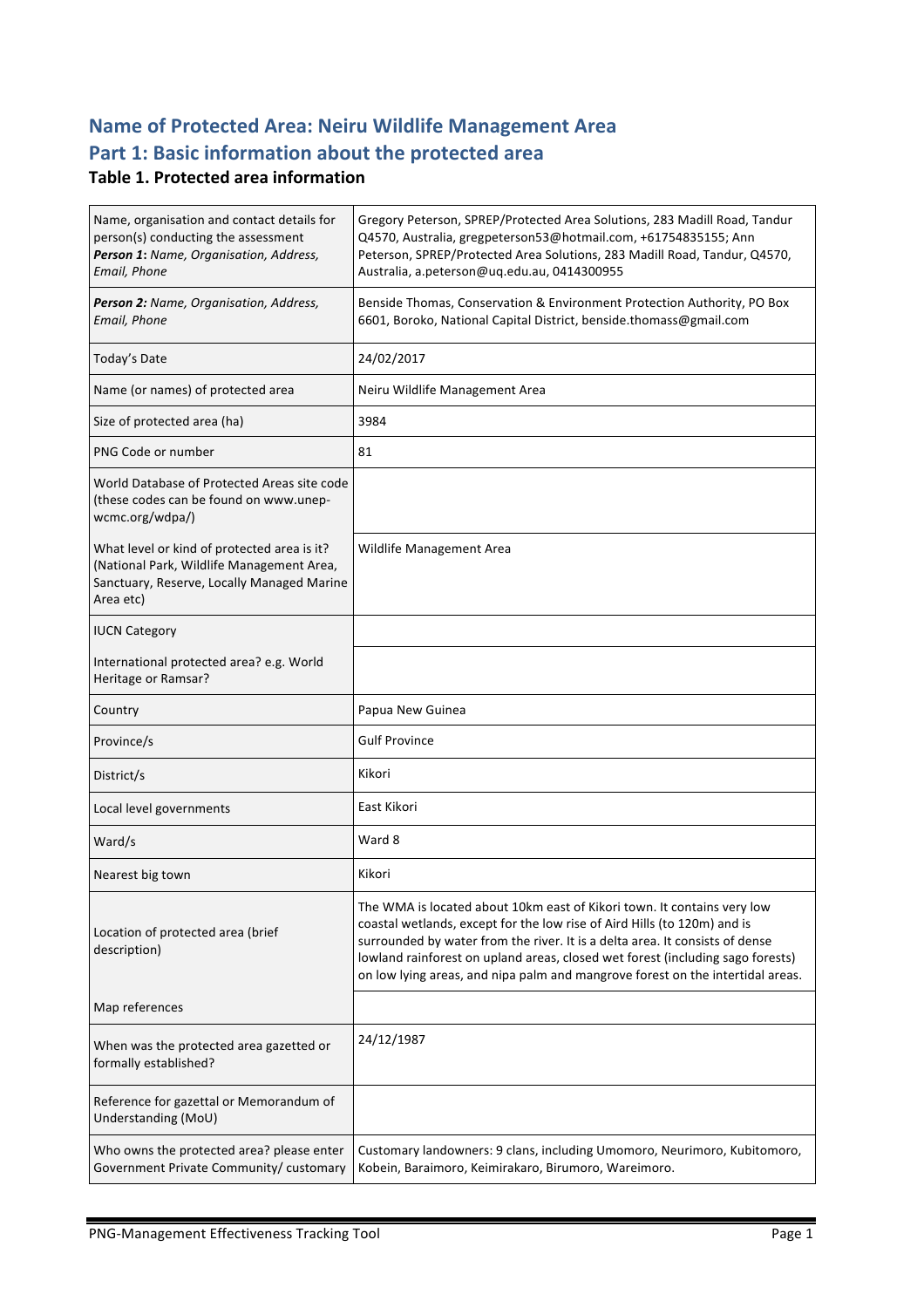| landowners, private, Other (name) and<br>include Clan name(s)                                                                                                  |                                                                                                                                                                                                                                                                                                                                                                                                                                                                                                                                   |
|----------------------------------------------------------------------------------------------------------------------------------------------------------------|-----------------------------------------------------------------------------------------------------------------------------------------------------------------------------------------------------------------------------------------------------------------------------------------------------------------------------------------------------------------------------------------------------------------------------------------------------------------------------------------------------------------------------------|
| Number of households living in the<br>protected area                                                                                                           | <b>NA</b>                                                                                                                                                                                                                                                                                                                                                                                                                                                                                                                         |
| Population size within the protected area                                                                                                                      | 4000 - 3 villages (Ero - 3,000; Wowou - 200; Samoa - 500)                                                                                                                                                                                                                                                                                                                                                                                                                                                                         |
| Who manages the protected area? (e.g.<br>please enter government, customary<br>landowners [add clan names] management<br>committee [how many and what gender]) | WMA Management Committee - 18 committee members (two from each clan<br>[16], 1 woman's representative, 1 ward councillor representative) and 4<br>executive members) (only 1 woman representative on the Committee).                                                                                                                                                                                                                                                                                                              |
| Total number of staff (this means anyone<br>working on the protected area in paid jobs -<br>whether NGOs, community, rangers or<br>customary landowners        | 0                                                                                                                                                                                                                                                                                                                                                                                                                                                                                                                                 |
| Temporary paid workers   0                                                                                                                                     |                                                                                                                                                                                                                                                                                                                                                                                                                                                                                                                                   |
| Permanent paid workers   0                                                                                                                                     |                                                                                                                                                                                                                                                                                                                                                                                                                                                                                                                                   |
| Annual budget (US\$) - excluding staff salary<br>costs                                                                                                         | 0                                                                                                                                                                                                                                                                                                                                                                                                                                                                                                                                 |
| Operational (recurrent) funds                                                                                                                                  | 0                                                                                                                                                                                                                                                                                                                                                                                                                                                                                                                                 |
| Project or special funds                                                                                                                                       | 0                                                                                                                                                                                                                                                                                                                                                                                                                                                                                                                                 |
| Reason for protected area establishment                                                                                                                        | In the 1980s there were logging operations and the area was heavily logged.<br>The WMA was established to safeguard the forests and to preserve our<br>biodiversity, including the fauna, which was hunted by outsiders, including<br>fishers and crocodile hunters.                                                                                                                                                                                                                                                              |
| What are the main values for which the area<br>is designated (Fill this out after data sheet 2)                                                                |                                                                                                                                                                                                                                                                                                                                                                                                                                                                                                                                   |
| List the primary protected area management<br>objectives (add lines if needed after the<br>most important objectives):<br>Management objective 1               | To conserve and protect the rich biodiversity with its flora and fauna.                                                                                                                                                                                                                                                                                                                                                                                                                                                           |
| Management objective 2                                                                                                                                         | To work in partnership with private and government organisations for the<br>betterment of the WMA.                                                                                                                                                                                                                                                                                                                                                                                                                                |
| Management objective 3                                                                                                                                         | To make Neiru WMA and its communities (Ero, Wowou and Samoa Villages) a<br>model WMA in Kikori and Gulf Provinces in terms of environmental<br>conservation to attract tourists, researchers, scientists and NGOs to the area<br>and to have a business arm to engage in tourism to boost the organization's<br>economy and to support ourselves.                                                                                                                                                                                 |
| Number of people involved in answering the<br>assessment questions                                                                                             | 6                                                                                                                                                                                                                                                                                                                                                                                                                                                                                                                                 |
| Name/organisation/contact details of<br>people participating in the assessment                                                                                 | Koumi Koumo, Neuri WMA Chairman, Ero Village, Kikori, Gulf Province,<br>70376272, 72266726; Kovei Natai, Neiru WMA Secretary, PO Box 1 Ero Village,<br>Kikori, Gulf Province; Kemaru Buari, Neiru WMA Treasurer, PO Box 1 Ero<br>Village, Kikori, Gulf Province, 79316603; Lee Mara, Neiru WMA, PO Box 1, Ero<br>Village, Kikori, Gulf Province, kemaruleemara@gmail.com, 79895851; Sirio Epi<br>PO Box 1, Ero Village, Kikori, Gulf Province, 73151460; Kebua Darobei, PO Box 1<br>Ero Village, Kikori, Gulf Province, 71596400. |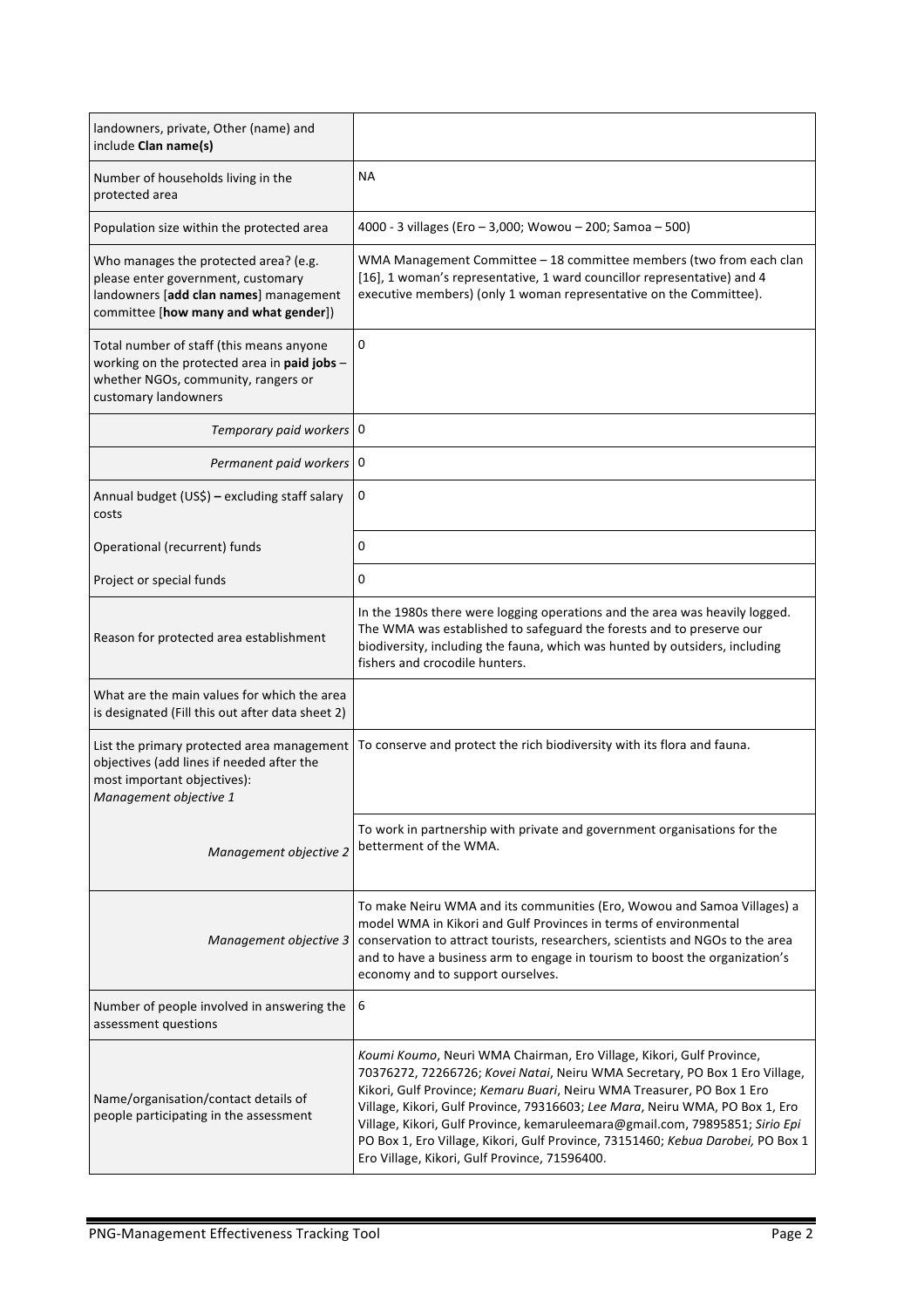| Customary landowners/other community;<br>CEPA, Other national government agency;<br>Provincial govt; local level govt; Protected<br>area staff (anyone working on the protected<br>area in paid jobs; NGO; Donors; External<br>experts; Others | <b>Customary landowners</b>                                              |
|------------------------------------------------------------------------------------------------------------------------------------------------------------------------------------------------------------------------------------------------|--------------------------------------------------------------------------|
| Please note if assessment was carried out in                                                                                                                                                                                                   | SPREP through the PNG Protected Area Assessment Project, which is a      |
| association with a particular project, on                                                                                                                                                                                                      | component of the GEF Community-based Forest and Coastal Conservation and |
| behalf of an organisation or donor                                                                                                                                                                                                             | Resource Management Project in PNG.                                      |

## Part 2: What makes this protected area special and important?

The WMA is a riverine and estuarine area of the Gulf of Papua. Its central core is raised, with limestone hills to the north. However, most of the area is low lying and subject to upstream and downstream influences. It is mostly water logged and unsuitable for many activities. The area is very important in providing water for the people, especially in dry times. The lowland areas contain alluvial deposits. There are important forests and plants which provide timber and food and many important animals (e.g. wallaby, cuscus, cassowary, birds, pigs and marine animals such as fish and shellfish) that provide food and protein. The people depend on the resources of the WMA, for consumption and also for sale. We have a strong culture with some sacred sites and many legends and myths. New settlers have come into our tribal lands. The village of Samoa, which lies centrally within the WMA, has many people who are not customary landowners.

| No.          | <b>Key values</b>                    | <b>Brief description</b>                                                                                                                                                                                                                                                                                                                                                                                                                                                              | <b>Note if endangered</b><br>species or<br>ecosystem (IUCN) |
|--------------|--------------------------------------|---------------------------------------------------------------------------------------------------------------------------------------------------------------------------------------------------------------------------------------------------------------------------------------------------------------------------------------------------------------------------------------------------------------------------------------------------------------------------------------|-------------------------------------------------------------|
| $\mathbf{1}$ | Trees/flora and fauna                | There are lowland rainforest areas (upland areas), closed wet<br>forest with sago forests (low lying areas) and mangrove. Trees<br>are used for house materials (kwila, rosewood, mangrove<br>cedar) and building canoes (the only means of transport in the<br>delta). There is a special tree (eriri tree) and there are trees<br>that provide plentiful, fruits and nuts (chestnuts), as well as<br>sago (staple food) and beetle nut. Some plants are only found<br>in this area. |                                                             |
| 2            | Marine life                          | Fish (barramundi, catfish, and red-belly), shell fish, prawns and<br>crabs are for consumption and for sale in the local market.<br>Dolphins (short-nose) come on the high tide, and there are<br>blue whales and turtles (pig-nosed) $-$ they are protected, but<br>people still hunt them and collect the eggs and as a result their<br>numbers are declining.                                                                                                                      |                                                             |
| 3            | Spiritual, traditions and<br>customs | Beliefs, customs, traditions and relationships. There are some<br>sacred sites and our legends and myths are maintained. Our<br>landownership is tied into our traditional beliefs. Names, clans<br>and tribes have historical roots. Totems are used and have<br>significance in initiation. Additional information: There are<br>significant prehistoric archaeological sites near Samoa and<br>elsewhere on elevated land near the Kikori River Channel<br>(RAPPAM 2006).          |                                                             |
| 4            | Fresh water                          | There is an abundance of fresh water. There is water even in<br>very dry times and this is used for drinking, straining sago and<br>washing. There is no storage of water.                                                                                                                                                                                                                                                                                                            |                                                             |

#### Table 2. Key values of the protected area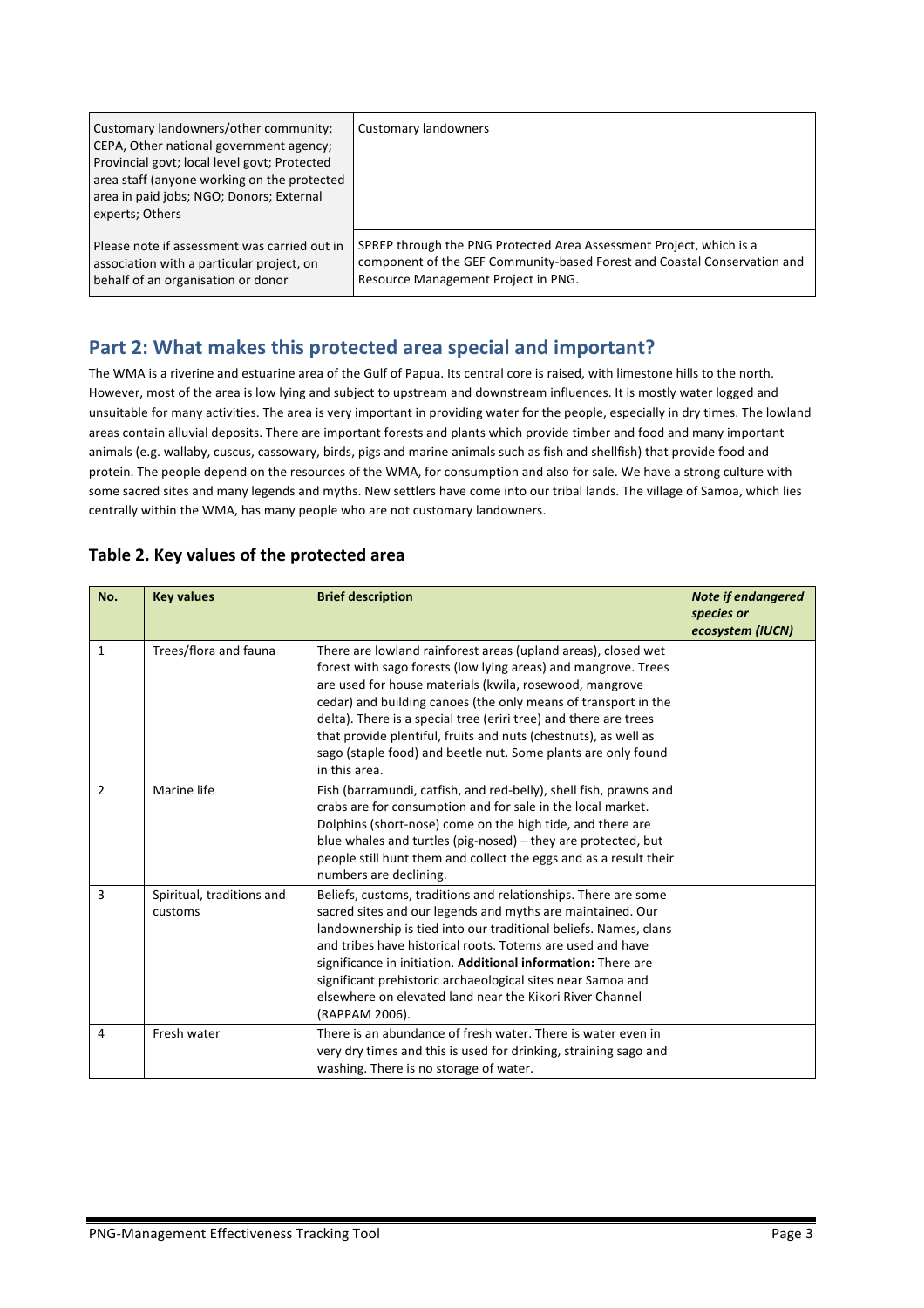## **Table 3. Checklist of values/benefits**

Not important 0; Important 1; Very important 2; Don't know DK

| How important is the protected area for each<br>of the listed values/benefits?              | <b>Score</b><br>(0,1,2, DK) | <b>Comment</b>                                                         |
|---------------------------------------------------------------------------------------------|-----------------------------|------------------------------------------------------------------------|
| 1. Biodiversity - the presence of many                                                      | $\overline{2}$              | The WMA is centrally located between the mountains and                 |
| different kinds of plants, animals and                                                      |                             | the coast and this provides an important role for                      |
| ecosystems                                                                                  |                             | biodiversity. The mangroves are valued for timber but can              |
|                                                                                             |                             | only be found in one location within the WMA. Outsiders                |
|                                                                                             |                             | come in and extract mangroves and other resources. The                 |
|                                                                                             |                             | WMA provides food (e.g. fish, prawns, shellfish, sago, nuts            |
|                                                                                             |                             | and fruit) and some plants have medicinal value. Forests are           |
|                                                                                             |                             | important for timber (canoes and houses), Nipa palm leaves             |
|                                                                                             |                             | and bamboo. Additional information: provides habitat to                |
|                                                                                             |                             | both terrestrial and aquatic species including dolphins,               |
|                                                                                             |                             | dugong, turtles, crocodiles, goannas and birds (hornbills,             |
|                                                                                             |                             | palm cockatoos and parrots). (RAPPAM 2006).                            |
| 2. Presence of rare, threatened, or                                                         | $\overline{2}$              | All around the WMA the area has been logged and many                   |
| endangered species (plants and animals)                                                     |                             | wildlife are coming into the WMA e.g. pig-nosed turtle and             |
|                                                                                             |                             | small wallabies. The WMA is important for locally endemic              |
|                                                                                             |                             | plants, but overall has low levels of endemism.                        |
| Ecosystems (e.g. wetlands, grasslands,<br>3.                                                | $\overline{2}$              | It is important for mangroves, kwila and mangrove cedar.               |
| coral reefs etc) that are rare because they                                                 |                             | Outside of Kikori these timbers have been extracted. The               |
| have been cleared or destroyed in other                                                     |                             | wetlands provide breeding and feeding areas for aquatic                |
| areas                                                                                       |                             | species and the central hill provides habitat for birds and            |
|                                                                                             |                             | other animals.                                                         |
| Protecting clean, fresh water<br>4.                                                         | $\overline{2}$              | The WMA is a supplier of water for the whole Kikori delta. In          |
|                                                                                             |                             | drought people from other places come to our area to<br>collect water. |
|                                                                                             | $\overline{2}$              | There are rules to limit the extraction of resources and to            |
| 5. Sustaining important species in big enough<br>numbers that they are able to survive here |                             | sustain their numbers. The ecosystems within the WMA are               |
|                                                                                             |                             | viable in terms of sustaining species.                                 |
| 6. Providing a source of employment for local                                               | 0                           | There is no employment, but this is important for the future.          |
| communities now                                                                             |                             |                                                                        |
| Providing resources for local subsistence<br>7.                                             | $\overline{2}$              | The area provides fish, timber, clean water and medicinal              |
| (food, building materials, medicines etc.)                                                  |                             | plants. 95% of the peoples' livelihoods depends on the                 |
|                                                                                             |                             | resources extracted from the WMA.                                      |
| 8. Providing community development                                                          | $\pmb{0}$                   | There are no community development activities, but this is             |
| opportunities through sustainable                                                           |                             | important for the future.                                              |
| resource use                                                                                |                             |                                                                        |
| 9. Religious or spiritual significance (e.g.                                                | $\overline{2}$              | There are several important places and a long tradition of             |
| tambu places)                                                                               |                             | passing on culture and traditions.                                     |
| 10. Plant species of high social, cultural, or                                              | $\mathbf 2$                 | Kwila, mangrove cedar and sago are important.                          |
| economic importance                                                                         |                             |                                                                        |
| 11. Animal species of high social, cultural, or                                             | $\overline{2}$              | Fish, shell-fish and crabs are important.                              |
| economic importance                                                                         |                             |                                                                        |
| 12. Attractive scenery                                                                      | $\overline{2}$              | Very beautiful and would be good four tourism. For example             |
|                                                                                             |                             | there are extensive wetlands in the delta of the Kikori and            |
|                                                                                             |                             | other rivers, green hills, coast and wildlife, in particular           |
|                                                                                             |                             | birds.                                                                 |
| 13. Tourism now                                                                             | $\overline{2}$              | There are no tourists currently. The WMA Profile indicates             |
|                                                                                             |                             | that tourism is important $-$ "if we are well structured and           |
|                                                                                             |                             | organized it will pave the way for tourism engagement to               |
|                                                                                             |                             | the area".                                                             |
| 14. Potential value for tourism in the future                                               | $\overline{2}$              | Tourism is important for the future.                                   |
| 15. Educational and/or scientific value                                                     | $\overline{2}$              | There has been some research in the past. The area has                 |
|                                                                                             |                             | important scientific and educational value.                            |
| 16. Maintaining culture and tradition on                                                    | $\overline{2}$              |                                                                        |
| customary land and passing this on to                                                       |                             |                                                                        |
| future generations                                                                          |                             |                                                                        |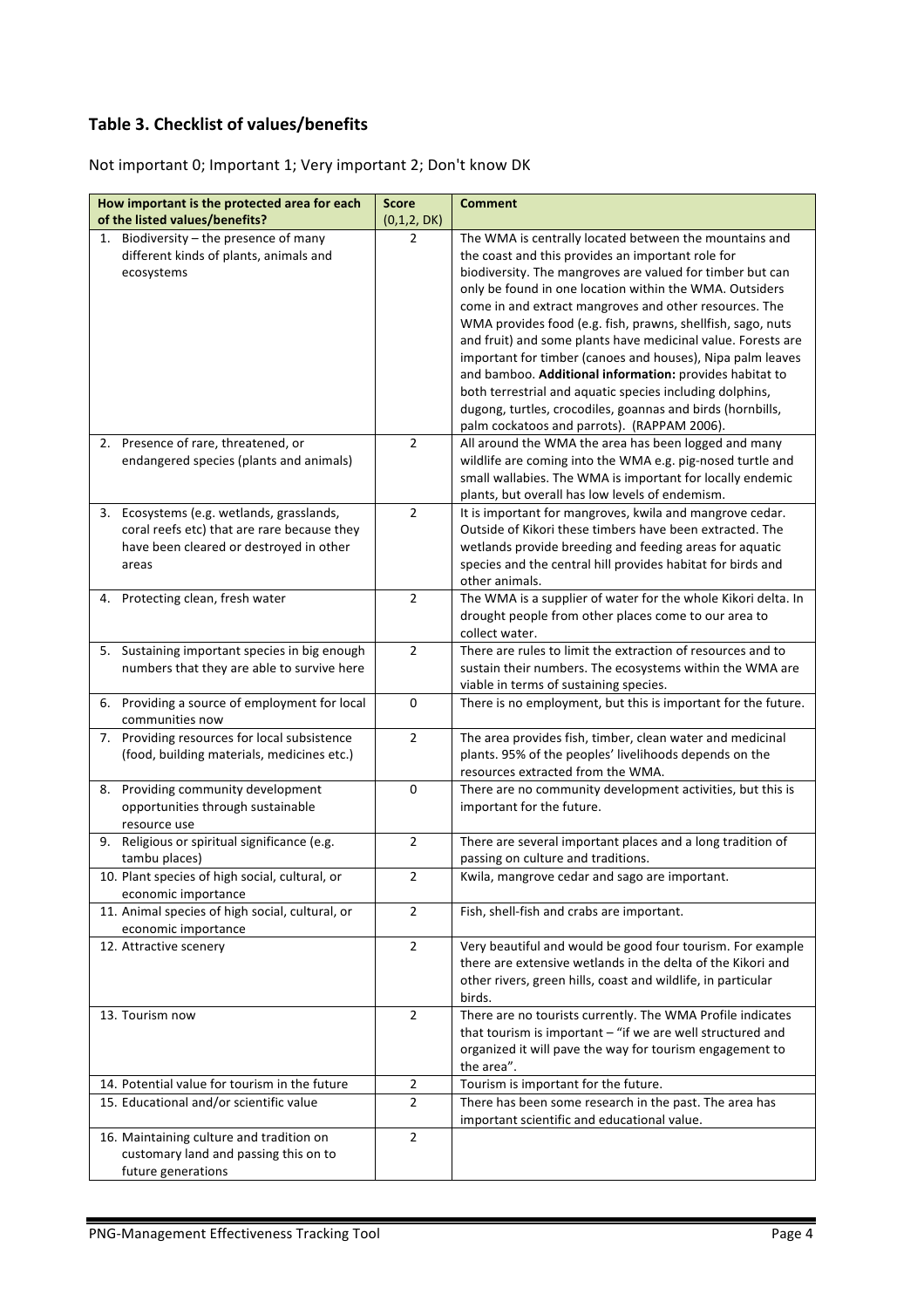## Part 3: What are the threats to the protected area?

# **Table 4: Threats to the protected area**<br>**H** High significance threats are seriously degrading va

- High significance threats are seriously degrading values. This means they are badly damaging some value -it might be a kind of animal or plant, or your traditional gardens
- **M** Medium threats are having some negative impact they are damaging values but not so badly
- **L** Low threats are present but not seriously damaging values<br>**0** N/A where the threat is not present in the protected area of
- **N/A** where the threat is not present in the protected area or where something is happening but is not threatening the values at all

| <b>Threat type</b>                                                                                                                     | <b>Score</b><br>(H, M, L, 0) | <b>Notes</b>                                                                                                                                                                                                                                                                                                                                                                                                                                                                                               |
|----------------------------------------------------------------------------------------------------------------------------------------|------------------------------|------------------------------------------------------------------------------------------------------------------------------------------------------------------------------------------------------------------------------------------------------------------------------------------------------------------------------------------------------------------------------------------------------------------------------------------------------------------------------------------------------------|
| 1.1 Housing and settlement                                                                                                             | н                            | Other groups, not from our tribe, have settled on our tribal land. They<br>created the village of Samoa and have come from west Kikori. These<br>people were brought in by the missionaries in about 1901. Housing<br>expansions results in loss of habitat and greater resource extraction.                                                                                                                                                                                                               |
| 1.1a Population increase in the                                                                                                        | H                            | Population numbers are growing. They are hunting and fishing in the                                                                                                                                                                                                                                                                                                                                                                                                                                        |
| protected area community                                                                                                               |                              | traditional lands and now the local people cannot get sufficient fish or<br>terrestrial wildlife in their traditional lands.                                                                                                                                                                                                                                                                                                                                                                               |
| 1.2 Commercial and industrial areas                                                                                                    | H                            | There is oil, gas and forestry operations - the pipeline from Kutubu<br>passes through the WMA. Forestry operations in the upper catchment<br>have resulted in erosion and siltation in the delta and this has affected<br>the marine life. All the deep sections of the delta have now gone.<br>There is also more flooding in the delta. The vessels come in here to<br>collect the timber.                                                                                                              |
| 1.3 Tourism and recreation<br>infrastructure                                                                                           | 0                            |                                                                                                                                                                                                                                                                                                                                                                                                                                                                                                            |
| 2.1 Customary land owner and                                                                                                           | H                            | They are clearing land in the WMA to make more gardens. This causes                                                                                                                                                                                                                                                                                                                                                                                                                                        |
| community gardens and small crops                                                                                                      |                              | erosion and increased sedimentation in the river.                                                                                                                                                                                                                                                                                                                                                                                                                                                          |
| 2.1a Drug cultivation                                                                                                                  | $\mathbf 0$                  | There is no growing of drugs, but lots of consumption (it comes in from<br>the highlands).                                                                                                                                                                                                                                                                                                                                                                                                                 |
| 2.1b Commercial plantations                                                                                                            | 0                            | There was one SABL, but it is not in operation.                                                                                                                                                                                                                                                                                                                                                                                                                                                            |
| 2.2 Wood and pulp plantations                                                                                                          | 0                            |                                                                                                                                                                                                                                                                                                                                                                                                                                                                                                            |
| 2.3 Livestock farming and grazing                                                                                                      | 0                            |                                                                                                                                                                                                                                                                                                                                                                                                                                                                                                            |
| 2.4 Marine and freshwater<br>aquaculture                                                                                               | $\mathbf 0$                  | There used to be crocodile farming.                                                                                                                                                                                                                                                                                                                                                                                                                                                                        |
| 3.1 Oil and gas drilling                                                                                                               | H                            | To the north of the WMA and to the east there is exploration for oil<br>and gas. There are proposed seismic lines that cross the WMA and this<br>will result in some destruction of forest and other ecosystems. Oil<br>Search are extracting oil from Lake Kutubu and piping it beside and<br>down the Kikori River, passing within 10km of the WMA to a marine<br>terminal about 20 kms offshore in the Gulf of Papua. There is also the<br>threat of oil spills from pipes and ship loading facilities. |
| 3.2 Mining and quarrying                                                                                                               | $\pmb{0}$                    |                                                                                                                                                                                                                                                                                                                                                                                                                                                                                                            |
| 3.3 Energy generation                                                                                                                  | M                            | There is a diesel generated power station on one of the mountains in<br>the WMA. There is runoff of diesel and oil.                                                                                                                                                                                                                                                                                                                                                                                        |
| 4.1 Roads and railroads (include<br>road-killed animals)                                                                               | 0                            | The area is a delta surrounded by rivers and there are few roads.                                                                                                                                                                                                                                                                                                                                                                                                                                          |
| 4.2 Utility and service lines (e.g.<br>electricity cables, telephone lines)                                                            | L                            | There is a digicel tower. This provides a service to the people.                                                                                                                                                                                                                                                                                                                                                                                                                                           |
| 4.3 Shipping lanes                                                                                                                     | H,                           | Ships and tug boats pass through the WMA waters in the Kikori delta.<br>There is no other way for ships to access the development sites that<br>are inland. There were about 10-20 ships per month when the oil and<br>gas development was being progressed (e.g. for LNG construction).<br>They release diesel and oil, damage/erode the river banks as a result<br>of the boat wash. They use tug boats to take cargo on a pontoon and<br>this damages the river banks.                                  |
| 4.4 Flight paths                                                                                                                       | 0                            |                                                                                                                                                                                                                                                                                                                                                                                                                                                                                                            |
| 5.1 Hunting, killing and collecting<br>terrestrial animals (including killing<br>of animals as a result of<br>human/wildlife conflict) | H                            | People hunt wallaby, pigs, birds (pigeon, birds of paradise, crowned<br>pigeons, cassowaries), tree kangaroo, cuscus, snakes (only one type),<br>lizards, frogs, salt and fresh water crocodiles. With the increasing<br>population and greater hunting pressure, this is a threat to wildlife.<br>People are also using more modern hunting/fishing techniques (e.g.                                                                                                                                      |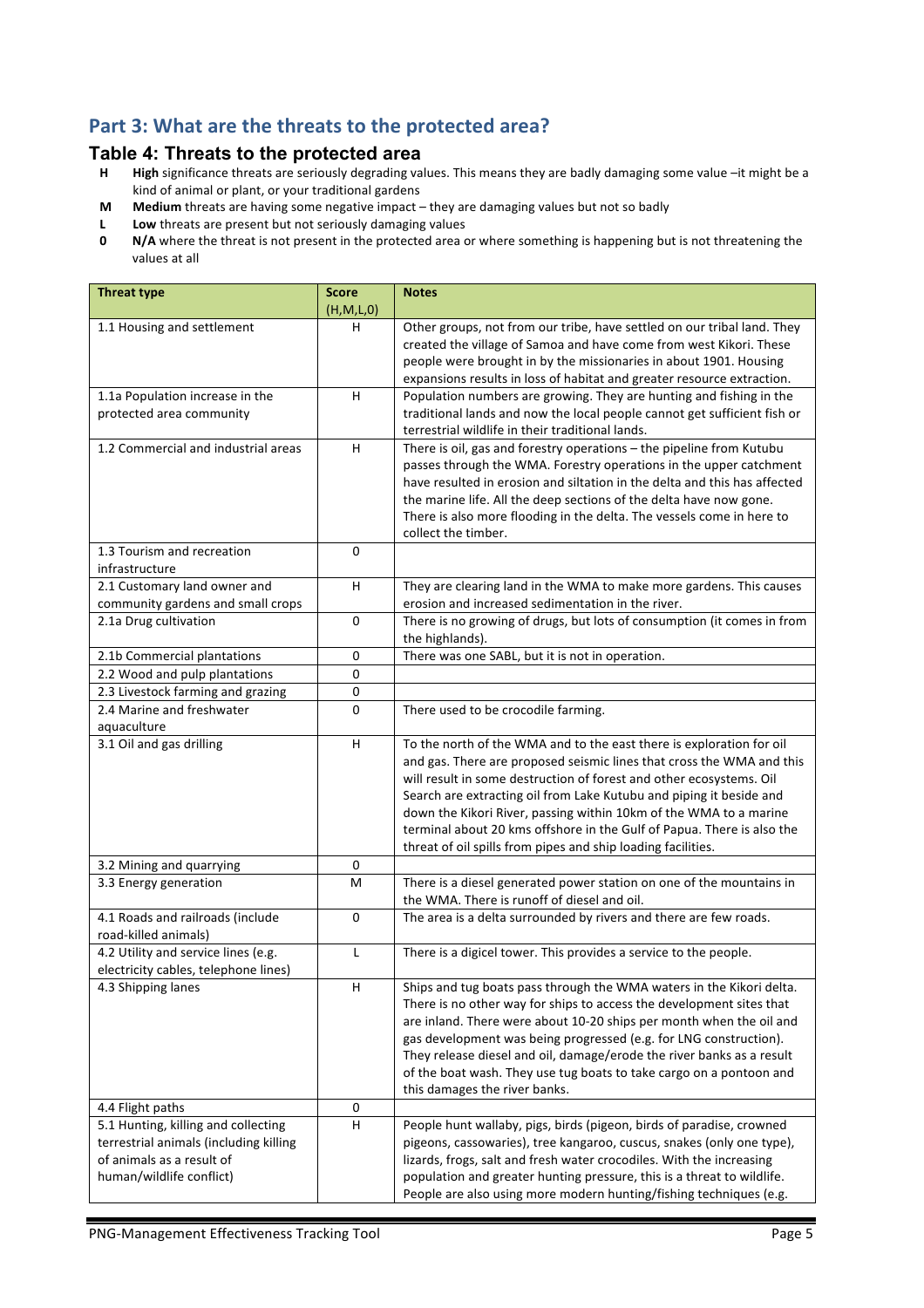| <b>Threat type</b>                         | <b>Score</b>      | <b>Notes</b>                                                                                    |
|--------------------------------------------|-------------------|-------------------------------------------------------------------------------------------------|
|                                            | (H,M,L,0)         |                                                                                                 |
|                                            |                   | fishing nets) and we are noticing a decline in numbers of some wildlife<br>e.g. crowned pigeon. |
| 5.2 Gathering terrestrial plants or        | L                 |                                                                                                 |
| plant products (non-timber)                |                   |                                                                                                 |
| 5.3a Logging and wood harvesting           | L                 | Timber is extracted for customary use (houses, canoes and firewood).                            |
| for local/customary use                    |                   |                                                                                                 |
| 5.3b Logging and wood harvesting -         | M                 | There is an impact from commercial logging which occurs outside the                             |
| commercial logging                         |                   | boundaries of the WMA e.g. reduced water quality as a result of                                 |
|                                            |                   | sediment input, which impacts the fishery.                                                      |
| 5.4a Fishing, killing and harvesting       | м                 | There is over-harvesting of some resources (e.g. shell fish - using cast                        |
| aquatic resources for                      |                   | nets and drag nets, pig-nose turtles, mullet - lower in size now).                              |
| local/customary use                        |                   |                                                                                                 |
| 5.4b Fishing, killing and harvesting       | н                 | People are harvesting a lot of fish now - for the Asian market (local                           |
| aquatic resources for commercial           |                   | people sell to the traders). They use big nets and collect a lot of fish.                       |
| use                                        |                   |                                                                                                 |
| 6.1 Recreational activities and            | 0                 |                                                                                                 |
| tourism                                    |                   |                                                                                                 |
| 6.2 War, civil unrest and military         | 0                 |                                                                                                 |
| exercises                                  |                   |                                                                                                 |
| 6.3 Research, education and other          | 0                 |                                                                                                 |
| work-related activities in protected       |                   |                                                                                                 |
| areas<br>6.4 Activities of protected area  | $\Omega$          |                                                                                                 |
| managers (e.g. construction or             |                   |                                                                                                 |
| vehicle use)                               |                   |                                                                                                 |
| 6.5 Deliberate vandalism, destructive      | L                 |                                                                                                 |
| activities or threats to protected         |                   |                                                                                                 |
| area staff and visitors                    |                   |                                                                                                 |
| 7.1 Fire and fire suppression              | 0                 |                                                                                                 |
| (including arson)                          |                   |                                                                                                 |
| 7.2 Dams, hydrological modification        | 0                 |                                                                                                 |
| and water management/use                   |                   |                                                                                                 |
| 7.3a Increased fragmentation within        | M                 | The villages and roads and gardens are within the WMA and these are                             |
| protected area                             |                   | expanding and this causes greater fragmentation of the WMA.                                     |
| 7.3b Isolation from other natural          | 0                 | The WMA is continuous with other natural habitats.                                              |
| habitat (e.g. deforestation)               |                   |                                                                                                 |
| 7.3c Other 'edge effects' on park          | M                 | There are eco-forestry projects undertaken by customary landowners                              |
| values                                     |                   | in adjacent areas. They cut timber for sale in the local market.                                |
| 7.3d Loss of keystone species (e.g.        | 0                 | Crocodile numbers remain high and are a threat to local people, e.g.                            |
| top predators, pollinators etc.)           |                   | about six people have been taken by crocodiles in recent years                                  |
| 8.1 Pest plants<br>8.1a Pest animals       | L<br>$\mathsf{L}$ | There is a fish that is taking the prawns. The super tilapia are in the                         |
|                                            |                   | rivers upstream and these are now affecting our marine life. Cane                               |
|                                            |                   | toads.                                                                                          |
| 8.1b Diseases such as fungus or            | 0                 |                                                                                                 |
| viruses that make native plants or         |                   |                                                                                                 |
| animals sick                               |                   |                                                                                                 |
| 8.2 Introduced genetic material (e.g.      | 0                 |                                                                                                 |
| genetically modified organisms)            |                   |                                                                                                 |
| 9.1 Household sewage and urban             | 0                 |                                                                                                 |
| waste water                                |                   |                                                                                                 |
| 9.1a Sewage and waste water from           | 0                 |                                                                                                 |
| protected area facilities                  |                   |                                                                                                 |
| 9.2 Industrial, mining and military        | 0                 |                                                                                                 |
| effluents                                  |                   |                                                                                                 |
| 9.3 Agricultural and forestry              | 0                 |                                                                                                 |
| effluents (e.g. excess fertilizers or      |                   |                                                                                                 |
| pesticides)<br>9.4 Garbage and solid waste | 0                 |                                                                                                 |
| 9.5 Air-borne pollutants                   | 0                 |                                                                                                 |
|                                            |                   |                                                                                                 |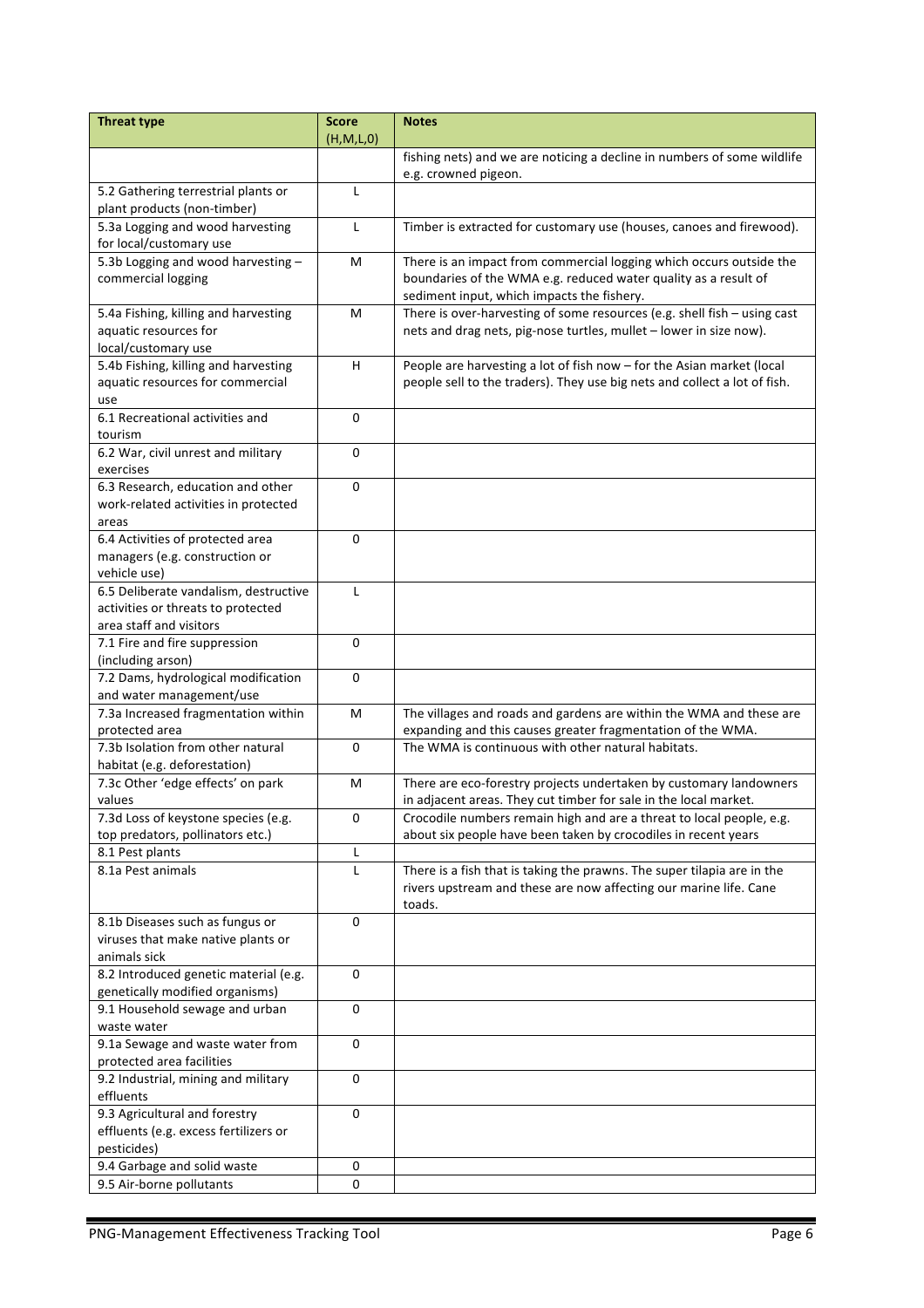| <b>Threat type</b>                       | <b>Score</b> | <b>Notes</b>                                                             |
|------------------------------------------|--------------|--------------------------------------------------------------------------|
|                                          | (H, M, L, 0) |                                                                          |
| 9.6 Excess energy (e.g. heat             | 0            |                                                                          |
| pollution, lights etc.)                  |              |                                                                          |
| 10.1 Volcanoes                           | 0            |                                                                          |
| 10.2 Earthquakes/Tsunamis                | 0            |                                                                          |
| 10.3 Avalanches/Landslides               | M            | Big landslide is common. Destroyed houses and disrupts the flow of       |
|                                          |              | river water                                                              |
| 10.4 Erosion and siltation/              | H            | This is caused mainly by ships and other boats that enter the rivers and |
| deposition (e.g. shoreline or riverbed   |              | cause bank erosion; loss of vegetation also results in erosion and       |
| changes)                                 |              | sediment increase.                                                       |
| 11.1 Habitat shifting and alteration     | L            |                                                                          |
| 11.2 Droughts                            |              | It rains most of the year, although there is a dry season.               |
| 11.3 Temperature extremes                | L            |                                                                          |
| 11.4 Storms and flooding                 |              | Flooding is an ongoing problem.                                          |
| 11.5 Coral bleaching                     | 0            |                                                                          |
| 11.6 Intrusion by saltwater into         | L            | Salt water can threaten gardens sometimes.                               |
| gardens etc.                             |              |                                                                          |
| 11.7 Sea level rise                      | L            | We are noticing a gradually increasing sea level.                        |
| Other (please explain)                   |              |                                                                          |
| 12.1 Loss of cultural links, traditional | H            | We notice a decreasing interest in culture from the young people.        |
| knowledge and/or management              |              |                                                                          |
| practices                                |              |                                                                          |
| 12.2 Natural deterioration of            | H            | There is less respect for special cultural sites.                        |
| important cultural site values           |              |                                                                          |
| 12.3 Destruction of cultural heritage    | H            | There is an increasing collapse in recognising the importance of our     |
| buildings, gardens, sites by people      |              | heritage.                                                                |
| Other (please explain)                   |              |                                                                          |

## Table 5. Worst threats and ways forward

| <b>Threat</b><br>No. | <b>Threat</b><br>(Most significant first) | Threat number or<br>name (copy no.<br>from Table 4) | Nature of the threat, impact and how to reduce the impact.                                                                                                                                                                                                                                           |
|----------------------|-------------------------------------------|-----------------------------------------------------|------------------------------------------------------------------------------------------------------------------------------------------------------------------------------------------------------------------------------------------------------------------------------------------------------|
|                      | Erosion and siltation                     | 10.4                                                | Greater discussion is needed with neighbouring land users to<br>reduce the possible impacts of their activities.                                                                                                                                                                                     |
| $\mathcal{P}$        | Shipping lanes                            | 4.3                                                 | We brought in Greenpeace to assist us with organising a sit in<br>protest against the damage caused by bow wave intrusion<br>onto the land.                                                                                                                                                          |
| з                    | Cultural heritage                         | 12.1; 12.2; 12.3                                    | There is some loss of cultural heritage due to western<br>influences. Awareness programs are needed to increase<br>knowledge and understanding of the WMA, including training<br>programs in schools. Every student studies Environment<br>Studies, but that program could be expanded and improved. |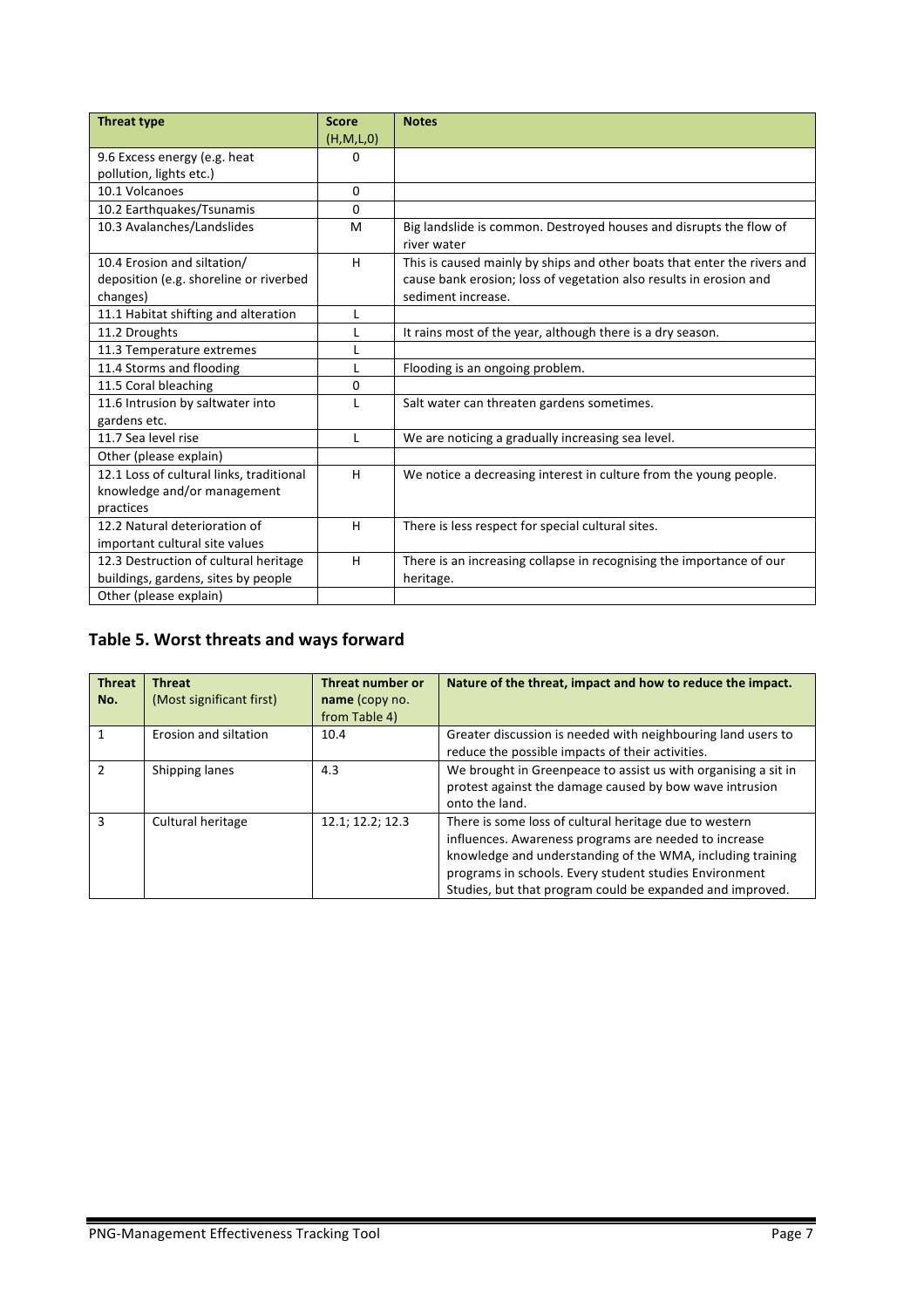# Part 4: What is the management like in the protected area?

| Table 6. Management effectiveness scores, comments, next steps |  |  |  |
|----------------------------------------------------------------|--|--|--|
|----------------------------------------------------------------|--|--|--|

| <b>Issue</b>                                       | <b>Score</b><br>(0,1,2,3, NA) | <b>Comment</b>                                                                                                                                                                                                                                                                                                                                                                                                                                                                                                                                          | <b>Next steps</b>                                                                                                                              |
|----------------------------------------------------|-------------------------------|---------------------------------------------------------------------------------------------------------------------------------------------------------------------------------------------------------------------------------------------------------------------------------------------------------------------------------------------------------------------------------------------------------------------------------------------------------------------------------------------------------------------------------------------------------|------------------------------------------------------------------------------------------------------------------------------------------------|
| 1a. Legal status                                   | 3                             | The WMA is legally gazetted.                                                                                                                                                                                                                                                                                                                                                                                                                                                                                                                            | Re-gazette the WMA under the new<br>PNG protected area legislation.                                                                            |
| 1b. Legal status                                   |                               |                                                                                                                                                                                                                                                                                                                                                                                                                                                                                                                                                         |                                                                                                                                                |
| 2a. Protected area<br>regulations                  | $\mathbf{1}$                  | No rules were stated in the gazettal<br>notice for the WMA. There may<br>have been previous rules relating<br>to hunting in the WMA, hunting<br>methods, restricted hunting times,<br>fish catch limits and royalties<br>payable to the WMA from the<br>hunting of certain animals<br>(RAPPAM 2006).                                                                                                                                                                                                                                                    | Doing awareness in community.<br>Some rules could be created. Review<br>the current rules and change if<br>necessary.                          |
| 2b. Protected area<br>regulations                  |                               |                                                                                                                                                                                                                                                                                                                                                                                                                                                                                                                                                         |                                                                                                                                                |
| 3. Law enforcement                                 | $\overline{2}$                | There is no formal paid workforce,<br>but customary landowners play a<br>role in enforcement and have some<br>capacity.                                                                                                                                                                                                                                                                                                                                                                                                                                 | Community awareness raising is<br>needed to give strength to the rules.                                                                        |
| 4. Protected area objectives                       | $\mathbf{1}$                  | A Profile for Neiru has been<br>prepared and this included a vision<br>for the WMA. A new board for the<br>WMA was established on<br>3/12/2016 and they have had little<br>time to institute, plan and enforce<br>objectives and rules for the<br>management of the WMA.                                                                                                                                                                                                                                                                                | Secure resources and develop<br>capacity to implement the vision and<br>objectives outlined for the WMA.                                       |
| 5. Protected area design                           | 1                             |                                                                                                                                                                                                                                                                                                                                                                                                                                                                                                                                                         |                                                                                                                                                |
| 6. Protected area boundaries                       | 1                             | The boundary runs down the<br>middle of the Saboro River. It is<br>known by the customary<br>landowners, but not always<br>respected by others as there are<br>settlers from outside who now live<br>in the WMA.                                                                                                                                                                                                                                                                                                                                        |                                                                                                                                                |
| 7. Management plan                                 | $\mathbf{1}$                  | There is no formal Management<br>Plan. An initial Profile for Neiru<br>WMA was written in December<br>2016 which included a vision for<br>the protected area. Jane Moghina<br>from Exxon Mobil provided<br>assistance with setting up the<br>profile. Once the re-gazettal has<br>been approved, the fledging<br>Management Committee will go<br>into action. This Profile includes<br>introductory sections and<br>comments on history, values,<br>human resources, services,<br>research, public and private<br>engagement and tourism<br>engagement. | Further develop the existing WMA<br>Profile into a Management Plan for<br>the WMA and ensure the<br>engagement of the customary<br>landowners. |
| 7a. Planning process - rights<br>holders           | $\mathbf{1}$                  | The customary landowners have<br>input into management planning                                                                                                                                                                                                                                                                                                                                                                                                                                                                                         |                                                                                                                                                |
| 7b. Planning process - plan<br>review and updating | 1                             | A new Profile for Neiru has just<br>been completed.                                                                                                                                                                                                                                                                                                                                                                                                                                                                                                     |                                                                                                                                                |

PNG-Management Effectiveness Tracking Tool **Page 8** Page 8

ł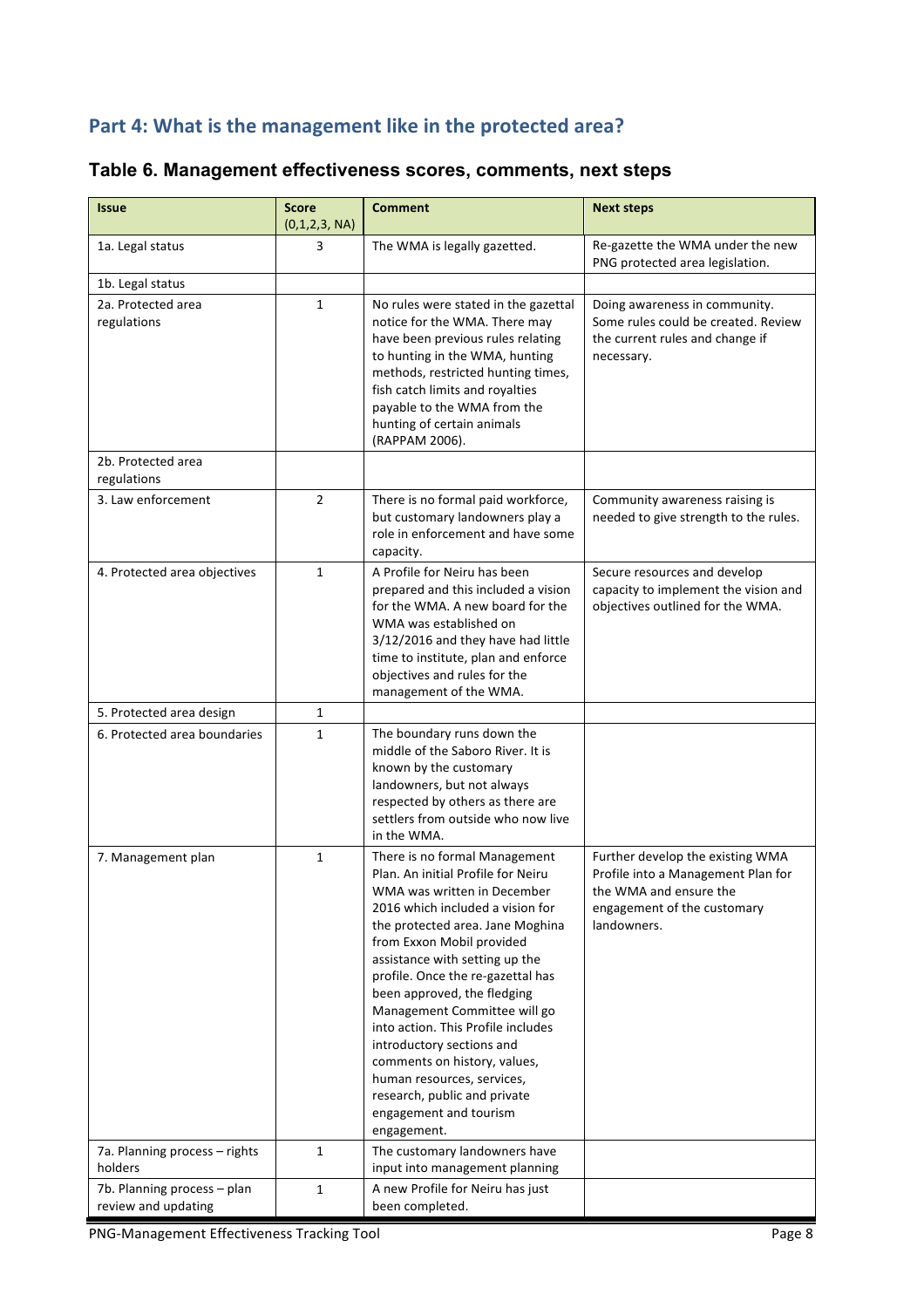| <b>Issue</b>                                          | <b>Score</b><br>(0,1,2,3, NA) | <b>Comment</b>                                                                                                                        | <b>Next steps</b>                                                                                                                                                                                                                                                                                                                   |
|-------------------------------------------------------|-------------------------------|---------------------------------------------------------------------------------------------------------------------------------------|-------------------------------------------------------------------------------------------------------------------------------------------------------------------------------------------------------------------------------------------------------------------------------------------------------------------------------------|
| 7c. Planning process -<br>monitoring, research        | 0                             | No monitoring or research informs<br>our planning.                                                                                    |                                                                                                                                                                                                                                                                                                                                     |
| 8. Regular work plan                                  | 0                             | There is no work plan.                                                                                                                |                                                                                                                                                                                                                                                                                                                                     |
| 9. Resource inventory                                 | 0                             | There is no resource inventory.                                                                                                       |                                                                                                                                                                                                                                                                                                                                     |
| 10. Protection systems                                | 0                             | There are no formal patrols;<br>outsiders have accessed our WMA.                                                                      |                                                                                                                                                                                                                                                                                                                                     |
| 11. Research and monitoring                           | 0                             | Previous surveys were undertaken<br>in the 1980s on marine species and<br>birds. There has been no recent<br>research and monitoring. | Obtain funding to undertake research<br>within the WMA to provide<br>information on how to improve<br>management of the WMA.                                                                                                                                                                                                        |
| 12. Resource management                               | 1                             | Very little active resource<br>management is occurring.                                                                               |                                                                                                                                                                                                                                                                                                                                     |
| 13a. Staff numbers                                    | 0                             | There are no paid staff.                                                                                                              |                                                                                                                                                                                                                                                                                                                                     |
| 13b. Other people working<br>on the protected area    | 3                             | While there is no work plan, the<br>customary landowners often<br>undertake ad hoc monitoring of<br>flora and fauna.                  | There is a high level of interest in the<br>future success of the WMA.                                                                                                                                                                                                                                                              |
| 14. Training and skills                               | $\Omega$                      | The customary landowners do not<br>have the skills they need to<br>manage the protected area.                                         | Training in a wide range of areas is<br>required e.g. on-ground<br>management, understanding the<br>values of the area.                                                                                                                                                                                                             |
| 15. Current budget                                    | 0                             | There is no budget.                                                                                                                   | A budget is required to undertake<br>basic management tasks.                                                                                                                                                                                                                                                                        |
| 16. Security of budget                                | $\mathbf 0$                   | There is no secure budget.                                                                                                            |                                                                                                                                                                                                                                                                                                                                     |
| 17. Management of budget                              | ΝA                            |                                                                                                                                       |                                                                                                                                                                                                                                                                                                                                     |
| 18. Equipment                                         | 1                             | The WMA has a 60 horse power<br>outboard motor and a 20 foot<br>aluminium boat.                                                       | The following equipment is needed:<br>boat with outboard motor (x2),<br>laptop, desktop, printer, digital<br>camera, modem, external hard drive,<br>generator, 1400v solar panel set,<br>office stationery, GPS tracking<br>system, projector, building material<br>for WMA office, office table and<br>chair, uniform for rangers. |
| 19. Maintenance of<br>equipment                       | 1                             | The boat is only new so<br>maintenance has not been required                                                                          | Establish a regular service schedule<br>for the boat engine.                                                                                                                                                                                                                                                                        |
| 20. Education and awareness                           | 1                             | There is limited education and<br>awareness of the WMA. Children<br>have some instruction in school<br>about environmental studies.   | There is always room for increased<br>awareness, publicity and education<br>on the values of the WMA.                                                                                                                                                                                                                               |
| 21. Planning for land use or<br>marine activities     | 0                             | We are not engaged with any<br>outside land use planning.                                                                             |                                                                                                                                                                                                                                                                                                                                     |
| 22. State and commercial<br>neighbours                | $\mathbf 0$                   | There is no contact between the<br>Management Committee and<br>neighbouring government or<br>corporate users.                         |                                                                                                                                                                                                                                                                                                                                     |
| 23. Indigenous people/<br><b>Customary landowners</b> | 3                             | Customary landowners participate<br>in decision making – each clan has<br>two representatives on the<br>Management Committee.         | Strive to increase the participation of<br>women in decision making in the<br>WMA.                                                                                                                                                                                                                                                  |
| 24a. Impact on communities -<br>communication         | 0                             | There is no communication with<br>government.                                                                                         | Strive to improve communication<br>and engagement with all levels of<br>government.                                                                                                                                                                                                                                                 |
| 24b. Impact on communities<br>- welfare programs      | 0                             | There are no programs to improve<br>landowners' welfare.                                                                              |                                                                                                                                                                                                                                                                                                                                     |
| 24c. Impact on communities -<br>support               | 1                             | The customary landowners support<br>the WMA.                                                                                          |                                                                                                                                                                                                                                                                                                                                     |